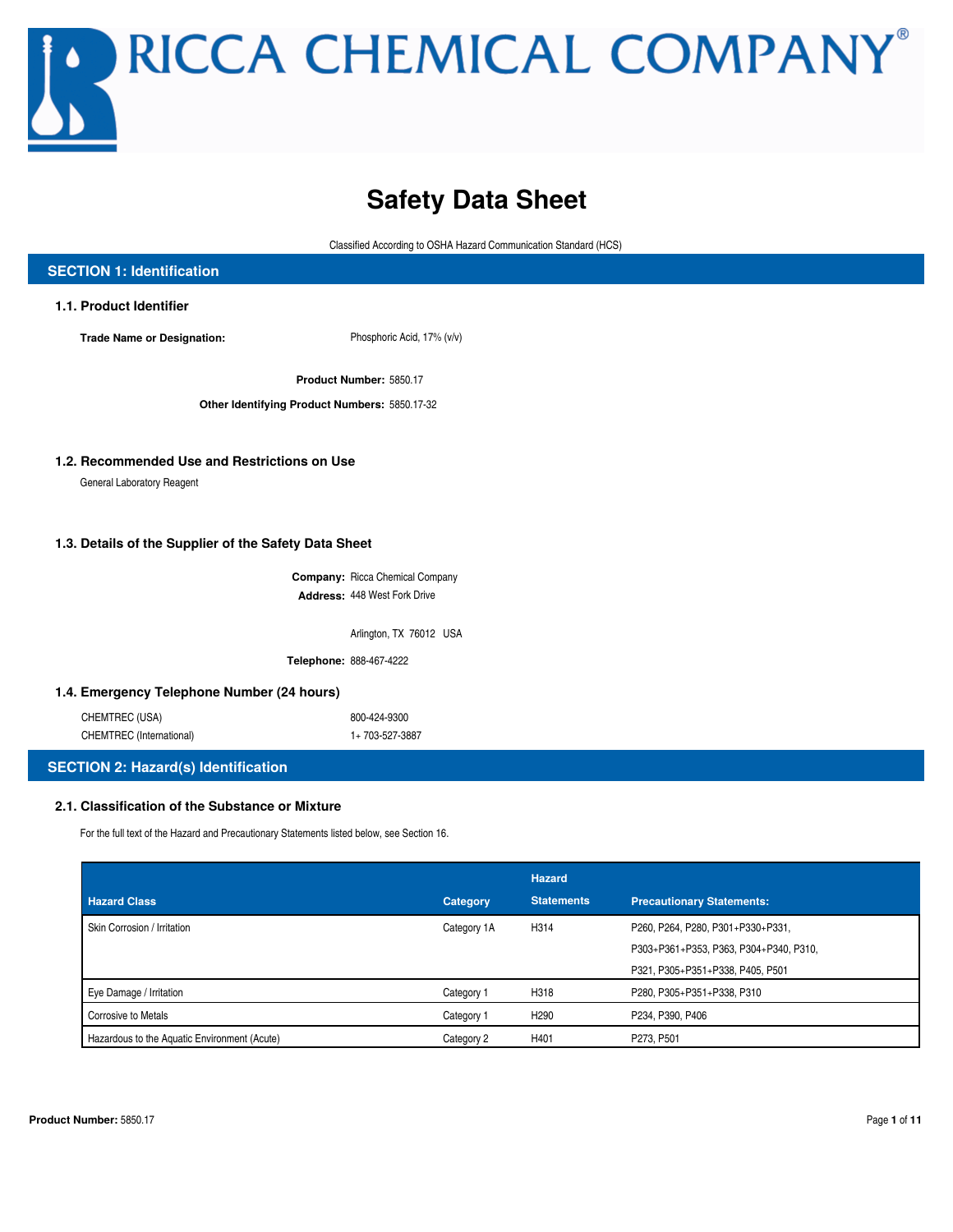

## **Safety Data Sheet**

#### **2.2. GHS Label Elements**

**Pictograms:**



**Signal Word: Danger**

#### **Hazard Statements:**

| <b>Hazard Number</b> | <b>Hazard Statement</b>                  |
|----------------------|------------------------------------------|
| H <sub>290</sub>     | May be corrosive to metals.              |
| H314                 | Causes severe skin burns and eye damage. |
| H318                 | Causes serious eye damage.               |
| H401                 | Toxic to aquatic life.                   |

**Precautionary Statements:**

| <b>Precautionary Number</b> | <b>Precautionary Statement</b>                                                                     |
|-----------------------------|----------------------------------------------------------------------------------------------------|
| P <sub>234</sub>            | Keep only in original container.                                                                   |
| P <sub>260</sub>            | Do not breathe fumes, mist, vapors, or spray.                                                      |
| P <sub>264</sub>            | Wash arms, hands and face thoroughly after handling.                                               |
| P273                        | Avoid release to the environment.                                                                  |
| P280                        | Wear protective gloves and eye protection.                                                         |
| P301+P330+P331              | IF SWALLOWED: rinse mouth. Do NOT induce vomiting.                                                 |
| P303+P361+P353              | IF ON SKIN (or hair): Take off immediately all contaminated clothing. Rinse skin with water.       |
| P304+P340                   | IF INHALED: Remove person to fresh air and keep comfortable for breathing.                         |
| P305+P351+P338              | IF IN EYES: Rinse cautiously with water for several minutes. Remove contact lenses, if present and |
|                             | easy to do. Continue rinsing.                                                                      |
| P310                        | Immediately call a POISON CENTER or physician.                                                     |
| P321                        | Specific treatment (Wash areas of contact with water).                                             |
| P363                        | Wash contaminated clothing before reuse.                                                           |
| P390                        | Absorb spillage to prevent material damage.                                                        |
| P405                        | Store locked up.                                                                                   |
| P406                        | Store in corrosive resistant container with a resistant inner liner.                               |
| P <sub>501</sub>            | Dispose of contents in accordance with local, state, federal and international regulations.        |

#### **2.4. Hazards not Otherwise Classified or Covered by GHS**

Data not available.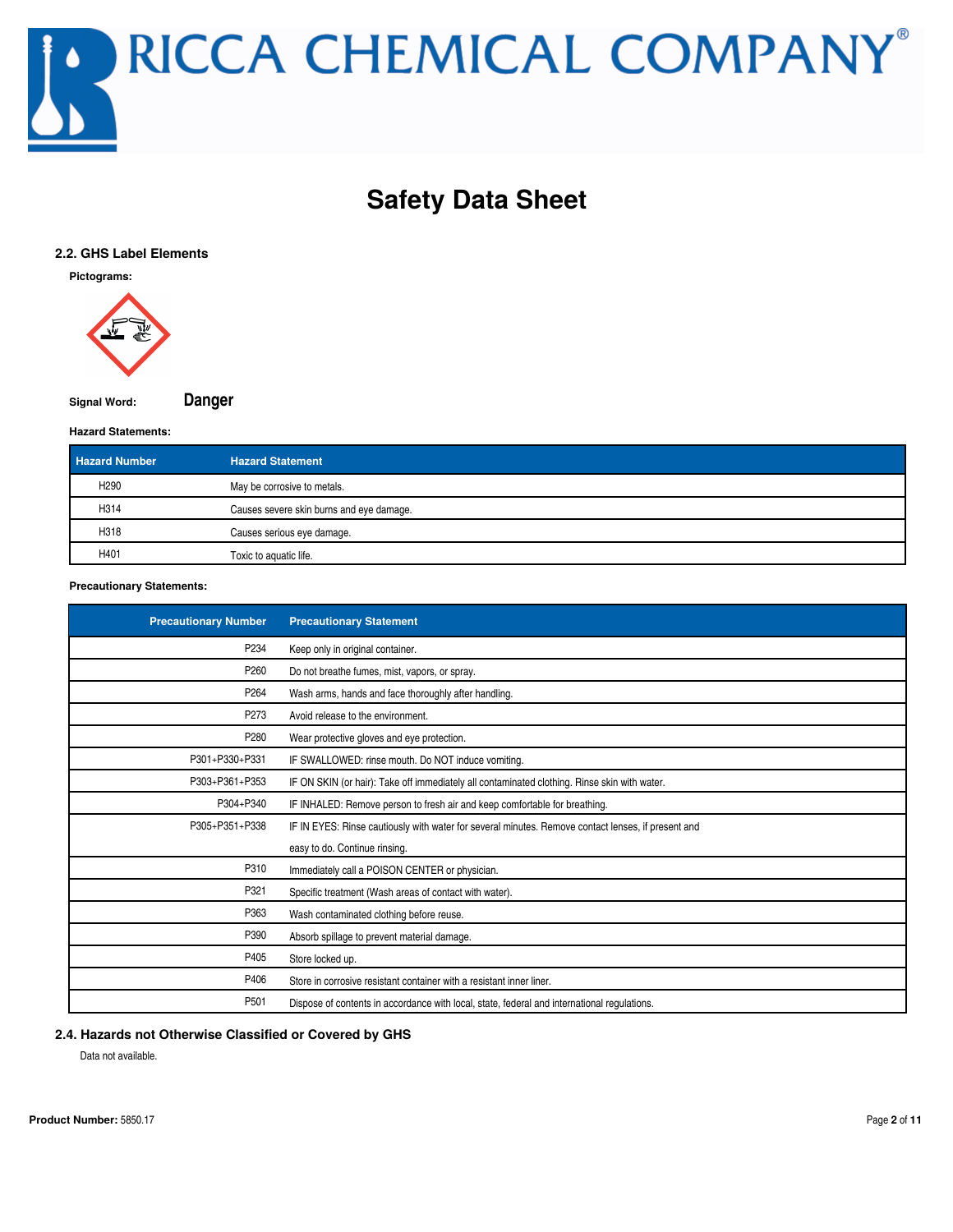## **Safety Data Sheet**

#### **SECTION 3: Composition / Information on Ingredients**

#### **3.1. Components of Substance or Mixture**

| <b>Chemical Name</b> | <b>Formula</b> | <b>Molecular Weight CAS Number</b> |           | Weight% |
|----------------------|----------------|------------------------------------|-----------|---------|
| <b>Water</b>         | H.O            | 18.01 g/mol                        | 7732-18-5 | 78.34   |
| Phosphoric Acid      | $H_3PO_4$      | 97.99 g/mol                        | 7664-38-2 | 21.66   |

#### **SECTION 4: First-Aid Measures**

#### **4.1. General First Aid Information**

| <b>Eve Contact:</b>  | IF IN EYES: Rinse cautiously with water for several minutes. Remove contact lenses, if present and easy to do. Continue                   |
|----------------------|-------------------------------------------------------------------------------------------------------------------------------------------|
|                      | rinsing. Causes severe irritation, redness, pain, tearing and burns.                                                                      |
| Inhalation:          | IF INHALED: Remove person to fresh air and keep comfortable for breathing.                                                                |
| <b>Skin Contact:</b> | IF ON SKIN (or hair): Take off immediately all contaminated clothing. Rinse skin with water. May cause irritation, redness,<br>and pain.  |
| Ingestion:           | IF SWALLOWED: rinse mouth. Do NOT induce vomiting. Do not induce vomiting. Give large quantity of water. Call a<br>physician immediately. |

#### **4.2. Most Important Symptoms and Effects, Acute and Delayed**

Causes severe skin burns and eye damage. Causes serious eye damage. DANGER! Causes burns. May be harmful if swallowed. Avoid ingestion or contact with eyes, skin, or clothing. If swallowed, do not induce vomiting. Give large quantity of water and call a physician. Wash areas of contact with plenty of water for 15 minutes. For eyes, get medical attention. EYE CONTACT: Causes severe irritation, redness, pain, tearing and burns. SKIN CONTACT: May cause irritation, redness, and pain. CHRONIC EFFECTS / CARCINOGENICITY: Chronic respiratory disease and dermatitis may develop from repeated exposures.

#### **4.3. Medical Attention or Special Treatment Needed**

Immediately call a POISON CENTER or physician. Specific treatment (Wash areas of contact with water). Irrigate immediately with large quantity of water for at least 15 minutes. Call a physician if irritation develops. Remove to fresh air. Give artificial respiration if necessary. If breathing is difficult, give oxygen. Flush with plenty of water for at least 15 minutes. Call a physician if irritation develops. Do not induce vomiting. Give large quantity of water. Call a physician immediately.

#### **SECTION 5: Fire-Fighting Measures**

#### **5.1. Extinguishing Media**

Does not burn. Use extinguishing media appropriate for surrounding fire. This material does not burn. Use appropriate media to extinguish source of fire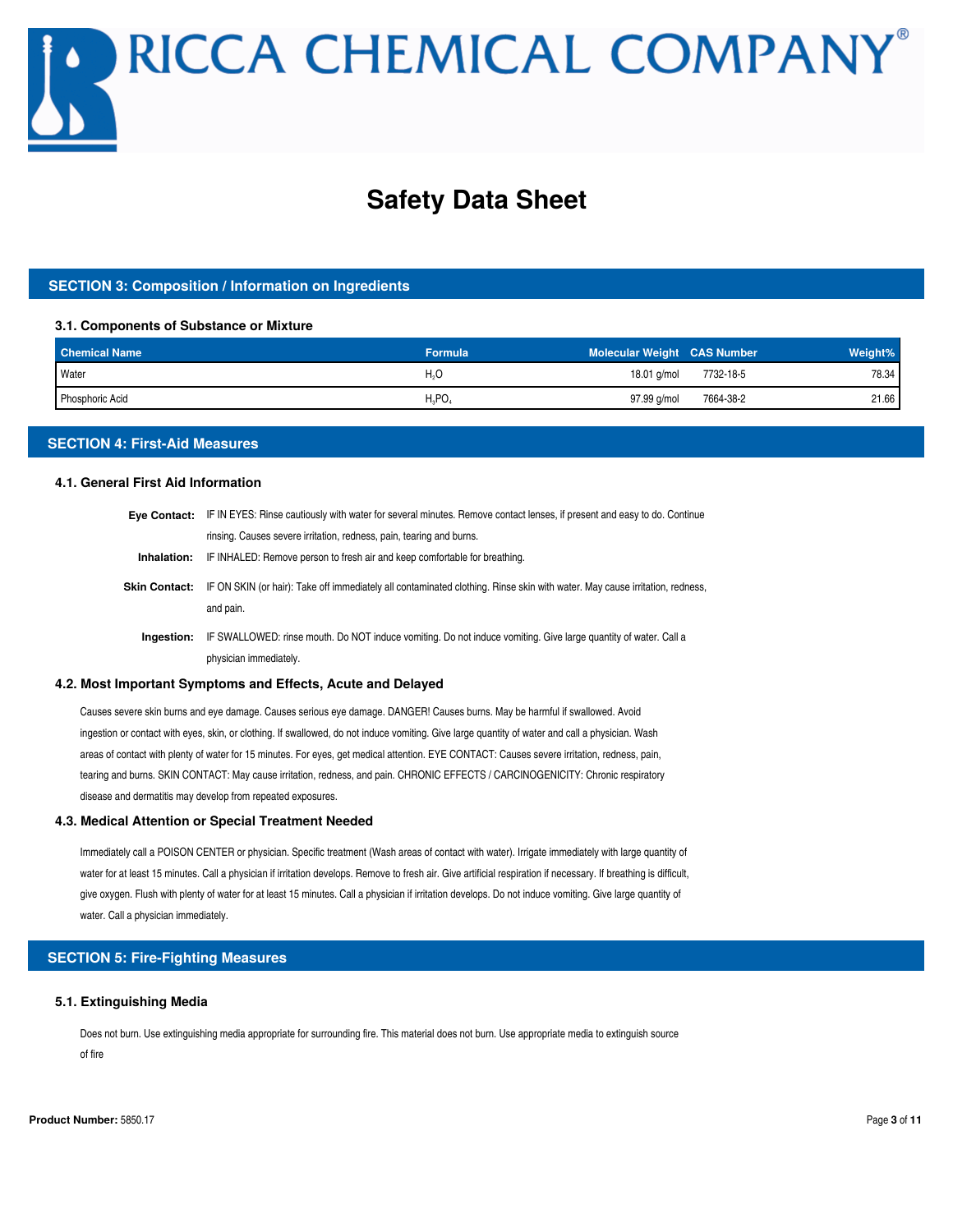## **Safety Data Sheet**

#### **5.2. Specific Hazards Arising from the Substance or Mixture**

Not combustible. Evolves hydrogen on contact with most metals. Combustion by-products include oxides of phosphorus.

#### **5.3. Special Protective Equipment for Firefighters**

Wear special protective clothing and positive pressure self-contained breathing apparatus. Butyl rubber, natural rubber, Neoprene, nitrile rubber, polyethylene, or Saranex barrier recommended.

#### **SECTION 6: Accidental Release Measures**

#### **6.1. Personal Precautions, Protective Equipment and Emergency Procedures**

Wear protective gloves and eye protection.

#### **6.2. Cleanup and Containment Methods and Materials**

Stop or control the leak, if this can be done without undue risk. Control runoff and isolate discharged material for proper disposal.

#### **SECTION 7: Handling and Storage**

#### **7.1. Precautions for Safe Handling and Storage Conditions**

Store in corrosive resistant container with a resistant inner liner. As with all chemicals, wash hands thoroughly after handling. Avoid contact with eyes and skin. Protect from freezing and physical damage. Do not mix with bases.

#### **SECTION 8: Exposure Controls / Personal Protection**

#### **8.1 Control Parameters**

| <b>Chemical Name</b>        | <b>Limit Type</b> | <b>Country</b> | <b>Exposure Limit</b>    | <b>Information Source</b>             |
|-----------------------------|-------------------|----------------|--------------------------|---------------------------------------|
| Phosphoric Acid (7664-38-2) | <b>TWA</b>        | <b>USA</b>     | 1 mg/m <sup>3</sup> TWA  | U.S. - OSHA - Final PELs - Time       |
|                             |                   |                |                          | Weighted Averages (TWAs)              |
| Phosphoric Acid (7664-38-2) | <b>TLV-STEL</b>   | <b>USA</b>     | 3 mg/m <sup>3</sup> STEL | ACGIH - Threshold Limit Values -      |
|                             |                   |                |                          | Short Term Exposure Limits            |
|                             |                   |                |                          | (TLV-STEL)                            |
| Phosphoric Acid (7664-38-2) | <b>TLV-TWA</b>    | <b>USA</b>     | 1 mg/m <sup>3</sup> TWA  | ACGIH - Threshold Limit Values - Time |
|                             |                   |                |                          | Weighted Averages (TLV-TWA)           |

#### **8.2. Exposure Controls**

**Engineering Controls:** No specific controls are needed. Normal room ventilation is adequate. **Respiratory Protection:** Normal room ventilation is adequate. **Skin Protection:** Wear protective gloves and eye protection. Chemical resistant gloves. **Eye Protection:** Wear protective gloves and eye protection. Safety glasses or goggles.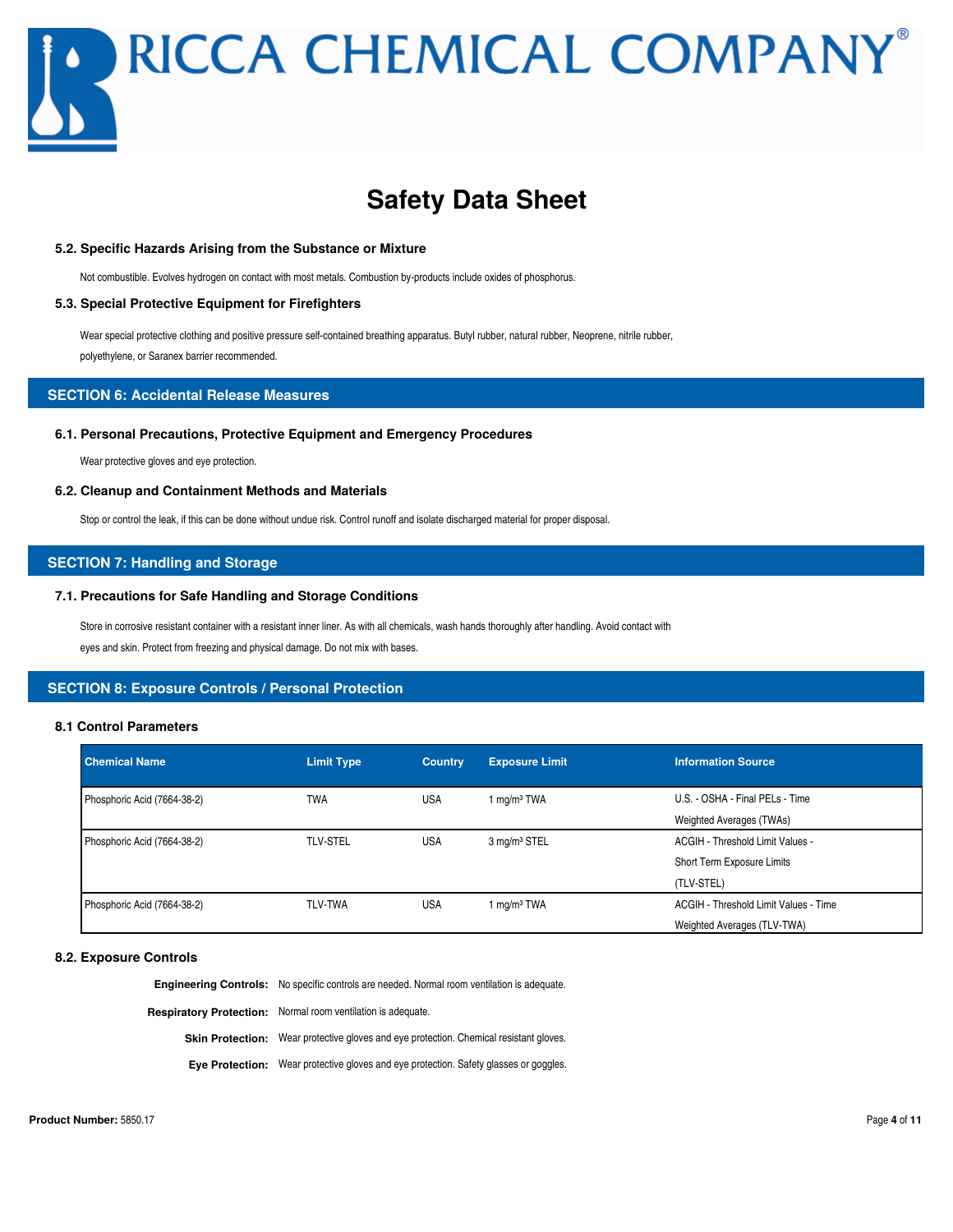

### **Safety Data Sheet**

#### **8.3. Personal Protective Equipment**

Wear protective gloves and eye protection. Normal room ventilation is adequate. Chemical resistant gloves. Safety glasses or goggles.

#### **SECTION 9: Physical and Chemical Properties**

#### **9.1. Basic Physical and Chemical Properties**

**Appearance:** Colorless liquid **Physical State:** Liquid **Odor:** Data not available. **Odor Threshold:** Data not available. **pH:** < 2 **Melting/Freezing Point:** Approximately 0°C **Initial Boiling Point/Range:** Approximately 100°C - Approximately 100°C **Flash Point:** Data not available. **Evaporation Rate:** Data not available. **Flammability:** Data not available. **Flammability/Explosive Limits:** Data not available. **Vapor Pressure:** Data not available. Vapor Density: Data not available. **Relative Density:** 1.13 **Solubility:** Miscible **Partition Coefficient:** Data not available. **Auto-Ignition Temperature:** Data not available. **Decomposition Temperature:** Data not available. **Viscosity:** Data not available.

**Explosive Properties:** Data not available.

**Oxidizing Properties:** Data not available.

#### **SECTION 10: Stability and Reactivity**

#### **10.1. Reactivity and Chemical Stability**

Stable under normal conditions of use and storage.

#### **10.2. Possibility of Hazardous Reactions**

Data not available.

#### **10.3. Conditions to Avoid and Incompatible Materials**

Keep only in original container. Strong bases, metals, alcohols, amines, aldehydes.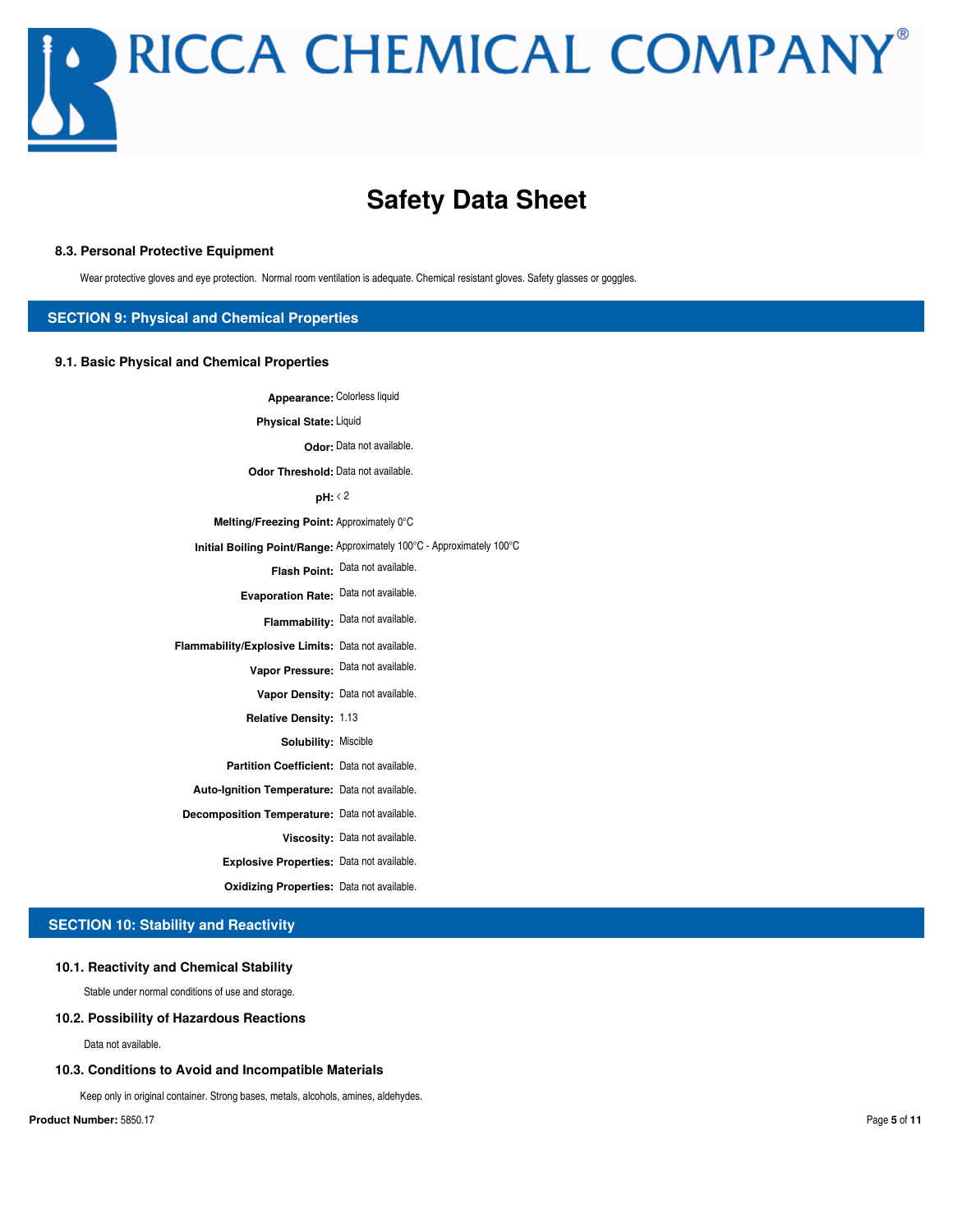## **Safety Data Sheet**

#### **10.4. Hazardous Decomposition Products**

Will not occur.

#### **SECTION 11: Toxicological Information**

#### **11.1. Information on Toxicological Effects**

#### **Acute Toxicity - Oral Exposure:**

Not applicable.

#### **Acute Toxicity - Dermal Exposure:**

Not applicable.

#### **Acute Toxicity - Inhalation Exposure:**

Not applicable.

#### **Acute Toxicity - Other Information:**

LD50, Oral, Rat: (Phosphoric Acid) 1530 mg/kg, behavioral, kidney, bladder, hair effects noted. LD50, Dermal, Rat: 2740 mg/kg (Phosphoric Acid), behavioral effects noted.

#### **Skin Corrosion and Irritation:**

Causes severe skin burns and eye damage. Do not breathe fumes, mist, vapors, or spray. Wash arms, hands and face thoroughly after handling. Wear protective gloves and eye protection. IF SWALLOWED: rinse mouth. Do NOT induce vomiting. IF ON SKIN (or hair): Take off immediately all contaminated clothing. Rinse skin with water. Wash contaminated clothing before reuse. IF INHALED: Remove person to fresh air and keep comfortable for breathing. Immediately call a POISON CENTER or physician. Specific treatment (Wash areas of contact with water). IF IN EYES: Rinse cautiously with water for several minutes. Remove contact lenses, if present and easy to do. Continue rinsing. Store locked up. Dispose of contents in accordance with local, state, federal and international regulations.

#### **Serious Eye Damage and Irritation:**

Causes serious eye damage. Wear protective gloves and eye protection. IF IN EYES: Rinse cautiously with water for several minutes. Remove contact lenses, if present and easy to do. Continue rinsing. Immediately call a POISON CENTER or physician.

#### **Respiratory Sensitization:**

Not applicable.

#### **Skin Sensitization:**

Not applicable.

#### **Germ Cell Mutagenicity:**

Not applicable.

#### **Carcinogenicity:**

Not applicable.

#### **Reproductive Toxicity:**

Not applicable.

#### **Specific Target Organ Toxicity from Single Exposure:**

Not applicable.

#### **Specific Target Organ Toxicity from Repeated Exposure:**

Not applicable.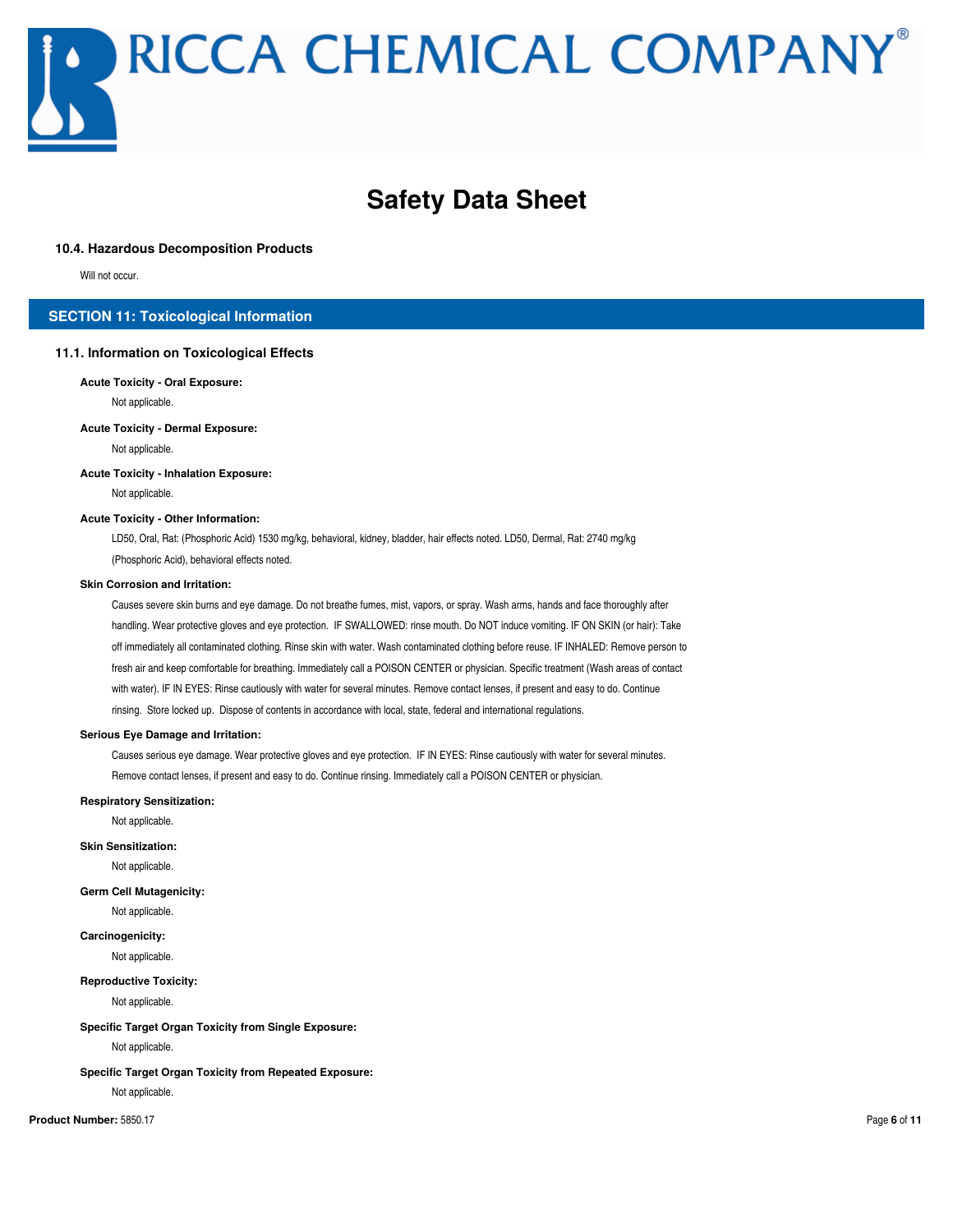## **Safety Data Sheet**

**Aspiration Hazard:**

Not applicable.

#### **Additional Toxicology Information:**

Data not available.

#### **SECTION 12: Ecological Information**

#### **12.1. Ecotoxicity**

Toxic to aquatic life. Avoid release to the environment. Dispose of contents in accordance with local, state, federal and international regulations.

#### **12.2. Persistence and Degradability**

Data not available.

#### **12.3. Bioaccumulative Potential**

Data not available.

#### **12.4. Mobility in Soil**

Data not available.

#### **12.5. Other Adverse Ecological Effects**

Data not available.

#### **SECTION 13: Disposal Considerations**

#### **13.1. Waste Treatment Methods**

Data not available.

#### **SECTION 14: Transportation Information**

#### **14.1. Transportation by Land-Department of Transportation (DOT, United States of America)**

| Sizes: 11             |                          |
|-----------------------|--------------------------|
| UN Number:            | <b>UN1805</b>            |
| Proper Shipping Name: | Phosphoric Acid solution |
| <b>Hazard Class:</b>  | 8                        |
| <b>Packing Group:</b> | Ш                        |
| Hazard Label(s):      | <b>CORROSIVE</b>         |
|                       |                          |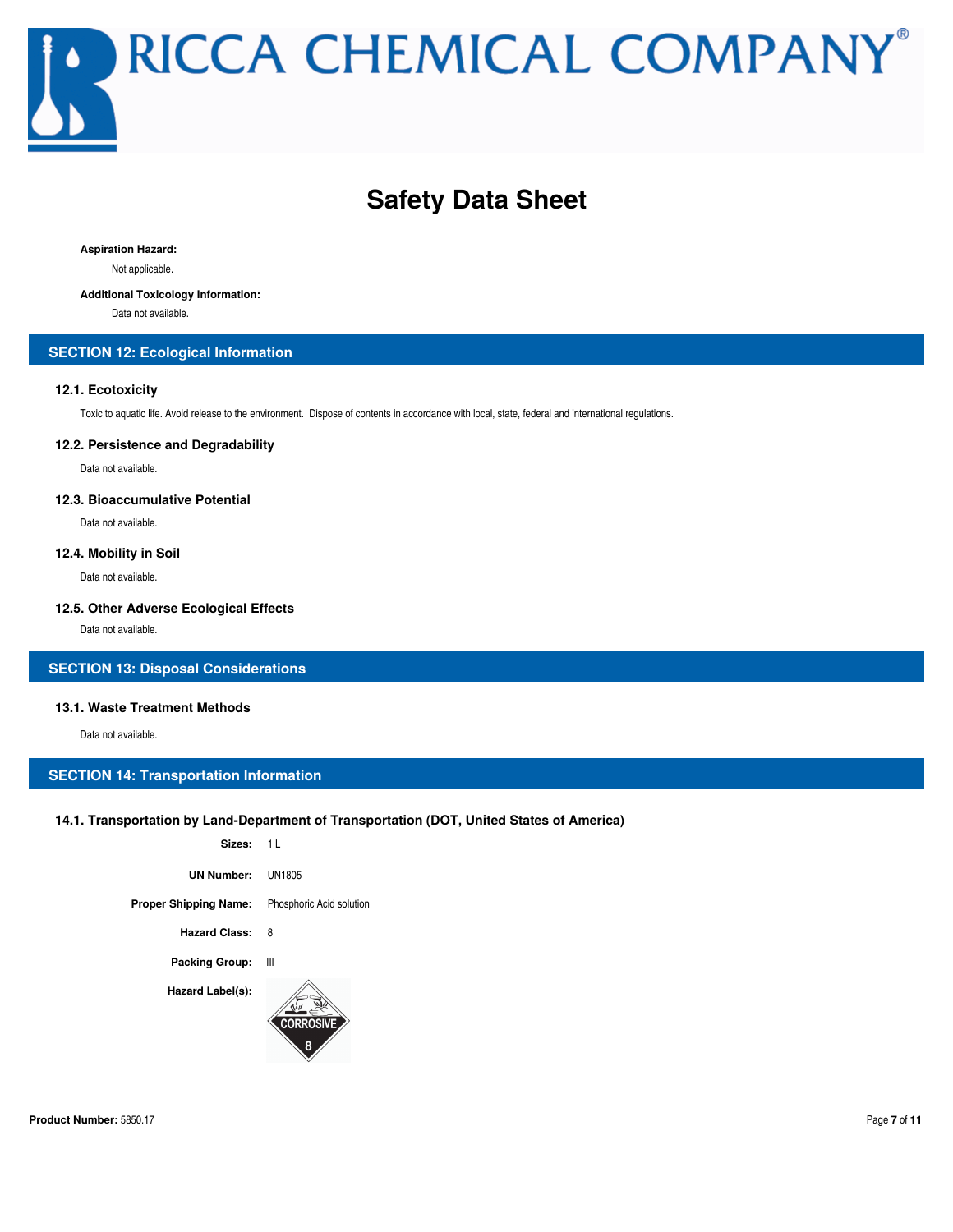

**Safety Data Sheet**

#### **14.2. Transportation by Air - International Air Transport Association (IATA)**

| Sizes: 1L                                              |                  |
|--------------------------------------------------------|------------------|
| UN Number: UN1805                                      |                  |
| <b>Proper Shipping Name:</b> Phosphoric Acid, solution |                  |
| Hazard Class: 8                                        |                  |
| <b>Packing Group:</b>                                  | Ш                |
| Hazard Label(s):                                       | <b>CORROSIVE</b> |

#### **14.3 Transportation of Dangerous Goods (TDG, Canada)**

| Sizes: 11             |                                                |
|-----------------------|------------------------------------------------|
| UN Number: UN1805     |                                                |
|                       | Proper Shipping Name: PHOSPHORIC ACID SOLUTION |
| <b>Hazard Class:</b>  | - 8                                            |
| <b>Packing Group:</b> | Ш                                              |
| Hazard Label(s):      | <b>CORROSIVE</b><br>8                          |

#### **SECTION 15: Regulatory Information**

**15.1. Occupational Safety and Health Administration (OSHA) Hazards**

Not listed.

**15.2. Superfund Amendments and Reauthorization Act (SARA) 302 Extremely Hazardous Substances**

Not listed.

- Phosphoric Acid (CAS # 7664-38-2): 5000 lb final RQ; 2270 kg final RQ **15.3. Superfund Amendments and Reauthorization Act (SARA) 311/312 Hazardous Chemicals**
- **15.4. Superfund Amendments and Reauthorization Act (SARA) 313 Toxic Release Inventory (TRI)**

Not listed.

**15.5. Massachusetts Right-to-Know Substance List**

Phosphoric Acid (CAS # 7664-38-2): Present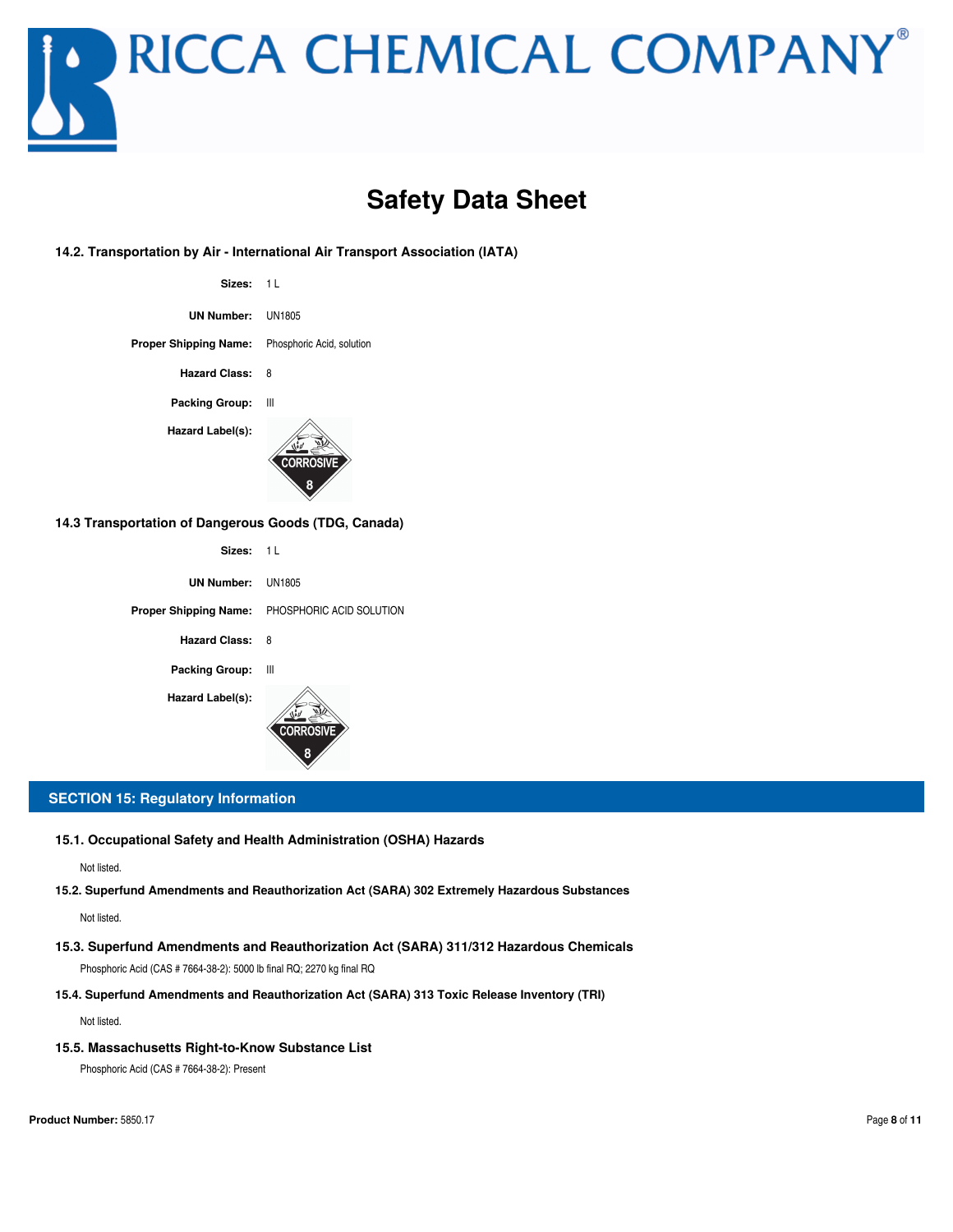## **Safety Data Sheet**

#### **15.6. Pennsylvania Right-to-Know Hazardous Substances**

Phosphoric Acid (CAS # 7664-38-2): Environmental hazard Phosphoric Acid (CAS # 7664-38-2): Present

Water (CAS # 7732-18-5): Present

#### **15.7. New Jersey Worker and Community Right-to-Know Components**

Phosphoric Acid (CAS # 7664-38-2): corrosive Phosphoric Acid (CAS # 7664-38-2): sn 1516

#### **15.8. California Proposition 65**

Not listed.

#### **15.9. Canada Domestic Substances List / Non-Domestic Substances List (DSL/NDSL)**

Phosphoric Acid (CAS # 7664-38-2): Present (DSL) Water (CAS # 7732-18-5): Present (DSL)

#### **15.10. United States of America Toxic Substances Control Act (TSCA) List**

**All components of this solution are listed as active on the TSCA Inventory or are mixtures (hydrates) of active items listed on the TSCA Inventory.**

Phosphoric Acid (CAS # 7664-38-2): Present

Water (CAS # 7732-18-5): Present

#### **15.11. European Inventory of Existing Commercial Chemical Substances (EINECS), European**

#### **List of Notified Chemical Substances (ELINCS), and No Longer Polymers (NLP)**

Phosphoric Acid (CAS # 7664-38-2): 231-633-2 Water (CAS # 7732-18-5): 231-791-2 Water (CAS # 7732-18-5): 232-148-9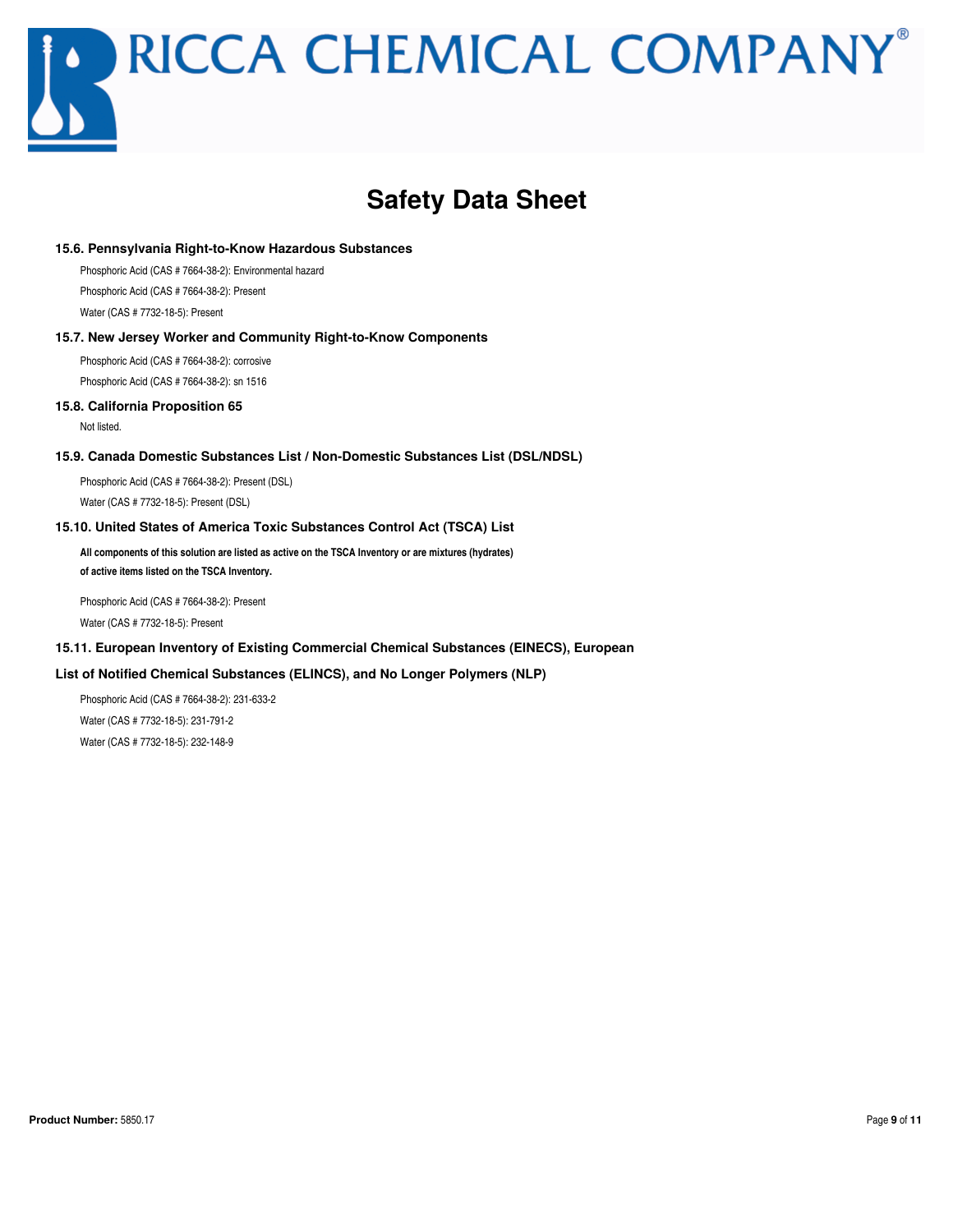## **Safety Data Sheet**

#### **SECTION 16: Other Information**

#### **16.1. Full Text of Hazard Statements and Precautionary Statements**

May be corrosive to metals. Causes severe skin burns and eye damage. Causes serious eye damage. Toxic to aquatic life.

Keep only in original container. Do not breathe fumes, mist, vapors, or spray. Wash arms, hands and face thoroughly after handling. Avoid release to the environment. Wear protective gloves and eye protection.

IF SWALLOWED: rinse mouth. Do NOT induce vomiting. IF ON SKIN (or hair): Take off immediately all contaminated clothing. Rinse skin with water. IF INHALED: Remove person to fresh air and keep comfortable for breathing. IF IN EYES: Rinse cautiously with water for several minutes. Remove contact lenses, if present and easy to do. Continue rinsing. Immediately call a POISON CENTER or physician. Specific treatment (Wash areas of contact with water). Wash contaminated clothing before reuse. Absorb spillage to prevent material damage.

Store locked up. Store in corrosive resistant container with a resistant inner liner.

Dispose of contents in accordance with local, state, federal and international regulations.

#### **16.2. Miscellaneous Hazard Classes**

**Canadian Carcinogenicity Hazard Class:** Not Applicable. **Physical Hazards Not Otherwise Classified (PHNOC):** Not Applicable. **Health Hazards Not Otherwise Classified (HHNOC):** Not Applicable. **Biohazardous Infectious Materials Hazard Class:** Not Applicable.

#### **16.3. National Fire Protection Association (NFPA) Rating**

| Health:                | 2 |
|------------------------|---|
| Flammability:          | 0 |
| <b>Reactivity:</b>     | U |
| <b>Special Hazard:</b> |   |



#### **16.4. Document Revision**

**Last Revision Date:** 2021-10-06